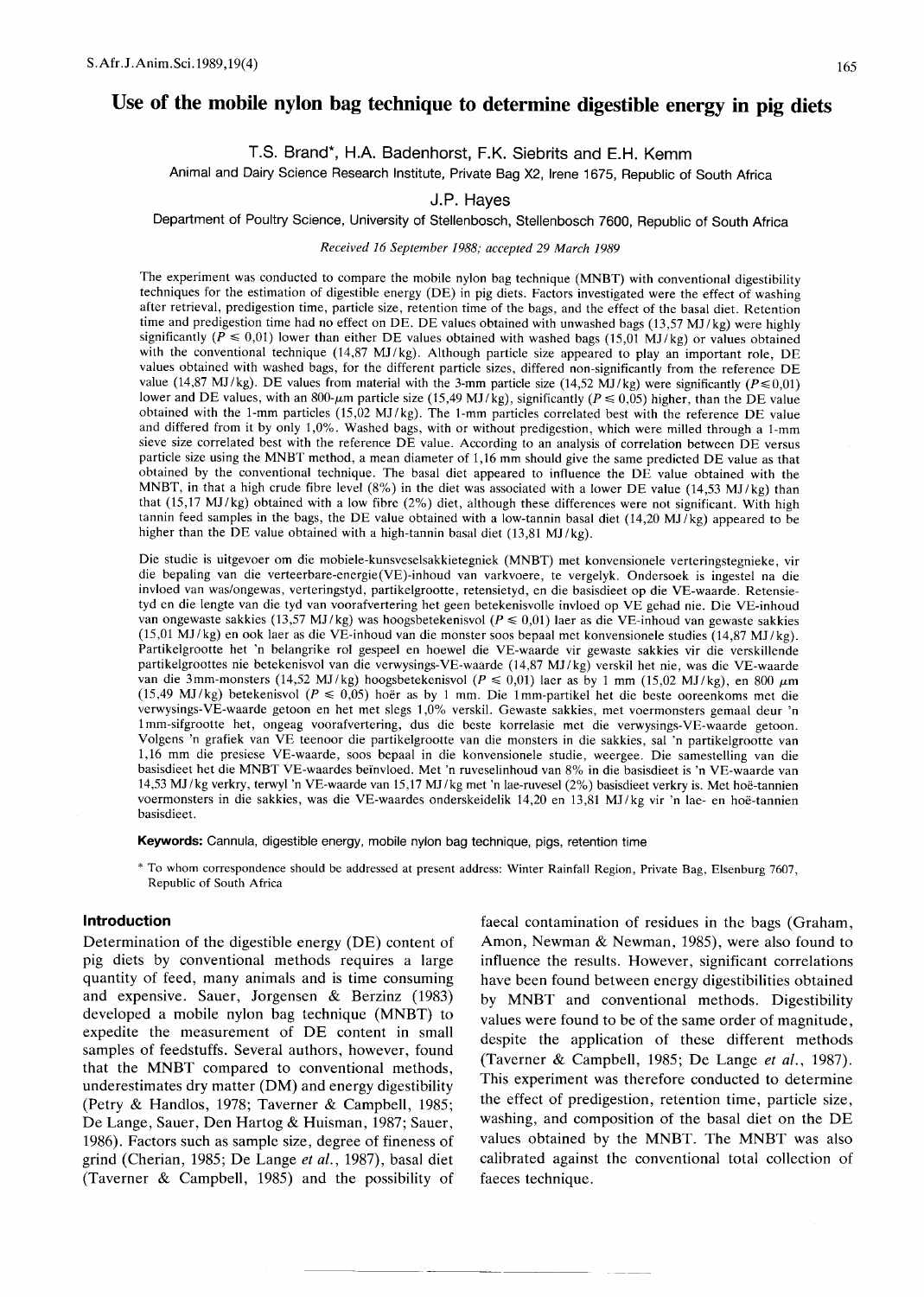#### **Experimental Procedures**

#### Digestion trials

Two digestion trials to determine the DE content of grain sorghum (PNR 8469), milled through a 1-mm and a 3-mm sieve, respectively, were carried out. In the first trial, five boars of Large White origin having a mean livemass of 40 kg were used as experimental animals. A daily amount of 1500 g of air-dry meal (100% grain sorghum plus a commercial mineral and vitamin mixture) was fed to each pig in two equal portions at 08hOO and 13hOO. The procedures followed with the total collection of faeces were described in detail by Kemm & Ras (1971). In the second trial seven boars of Large White origin *(ca.* 40 kg) were used. During this trial, maize was substituted at a rate of 75% sorghum in a maize meal control diet (Table 1). Pigs were fed the different diets at a rate of 1500 g of air-dry meal in two equal portions at 08h00 and 13h00 per day. The analysis and procedures were the same as described by Siebrits & Ras (1981). The diets fed were analysed for DM by the standard AOAC method (AOAC, 1984) and energies of the feed and faeces were determined using a adiabatic bomb calorimeter.

Table 1 Maize-meal based control and substituted diets\*

| Ingredient            | Maize meal<br>control diet | Substituted diet |
|-----------------------|----------------------------|------------------|
| Maize meal            | 100%                       | 25%              |
| Sorghum               |                            | 75%              |
| Minerals and vitamins | Added                      | Added            |

\* On an air-dry basis.

#### Rate of passage study

Duodenal fistulae, fitted with flexible cannulas, were created in six 40 kg boars (Large White) as described by Sauer *et al.* (1983). Following surgery, the pigs were allowed a 14-day recuperation period. During this time they had free access to a 18% protein diet. Thereafter, they were adapted to a 15% protein sorghum diet (see Table 2), at a rate of two times the maintenance requirement supplied twice daily, at 8h00 and 13h00, for seven days. Thereafter, 100 g of feed, marked with  ${}^{51}Cr$ mordant (Uden, Colucci & Van Soest, 1980) was placed in the duodenum of each pig. Faeces were collected consecutively every 4 h for seven successive days. Radio-activity in excreta was determined using a Gamma counter and expressed in cpm  ${}^{51}Cr$  per g dry matter. The mean retention time  $(R\bar{t})$  of marked particles was calculated from the total excretion curve from the time the marker first appeared in the faeces using the following equation (Pienaar & Roux, 1984):

$$
\overline{\text{Rt}} = \frac{1}{N} \sum \{ n \left[ (t^1 + t) \div 2 \right] \}
$$

where  $n = {}^{51}Cr$  counts excreted between times t and  $t<sup>1</sup>$ , representing the sum of these counts for successive

| <b>Table 2</b> 15% Protein sorghum diet*<br>Ingredient |          |  |  |  |
|--------------------------------------------------------|----------|--|--|--|
|                                                        |          |  |  |  |
| Wheaten bran                                           | 22,0%    |  |  |  |
| Fish-meal                                              | 9.3%     |  |  |  |
| Lucerne meal                                           | 2.3%     |  |  |  |
| Fine salt                                              | 1.0%     |  |  |  |
| Feed lime                                              | $0.83\%$ |  |  |  |
| Minerals and vitamins                                  | 0.2%     |  |  |  |
| Synthetic lysine                                       | 0,08     |  |  |  |
| Composition (calculated)                               |          |  |  |  |
| Protein                                                | 15%      |  |  |  |
| Lysine                                                 | $0.8\%$  |  |  |  |
| Methionine and cystine                                 | 0,5%     |  |  |  |
| Triptophan                                             | 0.2%     |  |  |  |
| DE                                                     | 13 MJ/kg |  |  |  |
|                                                        |          |  |  |  |
|                                                        | 4.5%     |  |  |  |
| Crude fibre                                            | 3.7%     |  |  |  |
| Fat<br>Ca                                              | $0.8\%$  |  |  |  |

\* On an air-dry basis.

•• High-tannin sorghum (1,24% tannin) was used in one of the basal diet studies.

intervals until  $n = 0$ . N represents the total number of marker counts excreted. The mean retention time of mobile nylon bags was determined using the same procedure, where nand N represent the corresponding number of bags.

#### MNBT study

*Calibration of the MNBT with total collection of faeces* A factorial design  $(2 \times 3 \times 3)$  with 15 bags per treatment was used to determine the effect of washing, time of predigestion, and particle size of the feed samples on the DE values as determined by the MNBT. Two hundred and seventy polyester bags (25 mm  $\times$  40 mm) with a 53- $\mu$ m mesh (manufactured by Swiss Silk, CH 9425, Thai SG, Switzerland, and supplied by Rhologan Engineering, P.O. Box 84158, Greenside, Johannesburg), were machine-sewn using polyester thread. Grain sorghum (PNR 8469) samples  $(1 g)$ , milled through a Wiley mill with sieve sizes of 800  $\mu$ m, 1 mm, and 3 mm, were placed into the bags, sewnclosed and sealed with a contact adhesive. Prior to insertion, the bags with the samples were predigested in a water-bath at 37°C (agitated at 90 oscillations / min) with 0,01N HCl and 1 g  $l^{-1}$  pepsin (2500 I.U/g) for either  $0, 2, 5$ , or 4 h, and stored in a deep-freeze at  $0^{\circ}$ C. Five bags were randomly inserted through the duodenal cannula of each of three pigs on a daily basis, while the pigs were eating (these pigs were subjected to the same treatments as those in the rate of passage study). An interval of 5 min was allowed between bags. The bags were collected in the faeces at 4-h intervals. Half of the retrieved bags were immediately washed in cold water to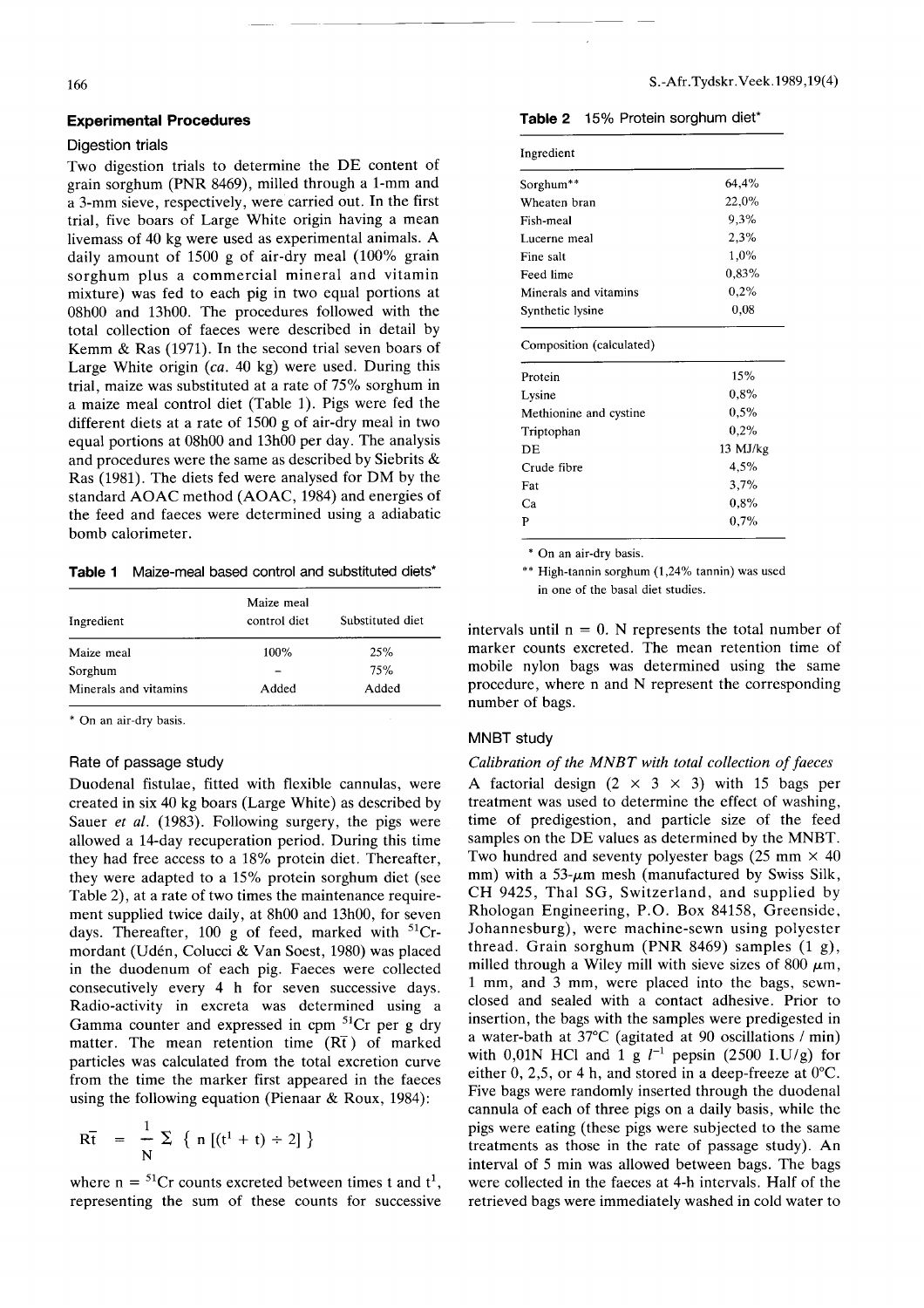remove contaminating faecal material while the other half remained unwashed. Thereafter, all bags were immediately frozen and freeze-dried. Following this, the bags were opened and the DM and gross energy (GE) content (using an adiabatic bomb calorimeter) of the residue in each bag was determined.

*Effect of fibre and tannin in the basal diet on DEvalues* Two diets with 2% and 8% crude fibre content respectively (Table 3) were used to determine the effect of fibre in the basal diet on the MNBT DE value. In two further treatments, pigs were fed a high and a low tannin diet (see Table 2) while a high tannin sorghum sample was placed in the bags. The procedure followed in this study, which yielded the most accurate results for washing the bags after retrieval, in which the test material was milled through a 1-mm sieve, but with no pretreatment applied

| Table 3 High and low crude fibre grain sorghum diets' |  |  |  |
|-------------------------------------------------------|--|--|--|
|                                                       |  |  |  |

| Ingredient               | High crude<br>fibre diet | Low crude<br>fibre diet |
|--------------------------|--------------------------|-------------------------|
| Sorghum                  | 53,6%                    | 83,07%                  |
| Wheaten bran             | 22.0%                    | 1,09%                   |
| Lucern meal              | 14,7%                    |                         |
| Fish-meal                | 7,7%                     | 12,0%                   |
| Fine salt                | 1,0%                     | 1,0%                    |
| Feed lime                | 0.5%                     | 1,2%                    |
| Minerals and vitamins    | 0,2%                     | 0,2%                    |
| Synthetic lysine         | 0,8%                     | 0,01%                   |
| Composition (calculated) |                          |                         |
| Protein                  | 15,0%                    | 15,0%                   |
| Lysine                   | 0.8%                     | 0.8%                    |
| Methionine and cystine   | 0,4%                     | 0.4%                    |
| Triptophan               | 0,15%                    | 0,15%                   |
| DE                       | $12$ MJ/kg               | 12 MJ/kg                |
| Crude fibre              | 8,0%                     | 2,0%                    |
| Fat                      | 1,0%                     | 1,0%                    |
| Ca                       | 0.8%                     | 0,8%                    |
| P                        | 0,6%                     | 0.6%                    |

\* On an air-dry basis.

and which gave the best correlation when compared to the conventional collection of faeces, was used. Twentyone bags per diet were used. The residues of every three bags used with a specific basal diet were pooled prior to analysis. Three cannulated boars *(ca.* 40 kg) were adapted for seven days on the different basal diets prior to the insertion of the bags. (The same pigs were used in succession for the four treatments.) Further experimental procedures followed were as described previously in this study.

#### **Results and Discussion**

## Digestion trials

Digestion data for the 3-mm and 1-mm sorghum diets fed during the digestion trials are summarized in Table 4. The DE value for the 3-mm sorghum was calculated according to the substitution method described by Siebrits & Ras (1981). DE content determined with 3-mm sorghum  $(14,87 \text{ MJ/kg})$  was significantly lower  $(P \le 0.01)$  than the DE content of the 1-mm sorghum (16,76 MJ/kg). Data of Owsley, Knabe & Tanksley (1981) also indicated that reducing sorghum particle size caused higher digestibility values.

## Rate of passage

The excretion curves of the bags and the pooled  $51Cr$ mordant particles are presented in Figures 1 and 2. It is clear from the excretion curves that the bags and  ${}^{51}Cr$ mordanted particles followed similar patterns. The bags were excreted over a wider time span than the  ${}^{51}Cr$ mordanted particles, although differences in the mean retention times were non-significant. The mean retention times for  ${}^{51}Cr$ -mordanted particles and the polyester bags were  $47.0 \pm 6.9$  and  $48.4 \pm 20.9$  h, respectively, which was in agreement with the results of Sauer *et al.* (1983) (38—48 h) and Graham *et al.* (1985) (23—69 h). It was found that retention time of these bags had no significant effect on the DE values. Graham *et al. (1985)* also found that retention time did not influence the extent of degradation in the bags whereas Hvelplund (1985) observed that bag passage time, in experiments with ruminants, did not correlate with the disappearance of nitrogen from the bags.

|  |  | Table 4 Means $\pm$ SD for energy digestion of the maize meal control, 75% sorghum- |  |  |
|--|--|-------------------------------------------------------------------------------------|--|--|
|  |  | substituted, and 100% sorghum (1 mm) diets                                          |  |  |

| Measurement***          | Control<br>(Maize) | 75% Sorghum<br>$(3 \text{ mm})$ | 100% Sorghum<br>$(1 \text{ mm})$ | Sorghum <sup>*</sup><br>$(3 \text{ mm})$ |
|-------------------------|--------------------|---------------------------------|----------------------------------|------------------------------------------|
| DM intake, g/day        | 1308               | 1254                            | 1310                             |                                          |
| DM digestibility, %     | $98.0 \pm 0.1$     | $84.8 \pm 0.1$                  | $89,67 \pm 1,31$                 | ÷                                        |
| Energy digestibility, % | $97.9 \pm 0.2$     | $83.0 \pm 0.8$<br>$* *$         | $89,63 \pm 1,82$<br>$* *$        |                                          |
| DE content, MJ/kg DM    | $18,56 \pm 0.03$   | $15,79 \pm 0.14$                | $16,76 \pm 0,30$                 | 14,87                                    |

\* DE value calculated according to the substitution method (Siebrits & Ras, 1981).

\*\* DE values differ significantly  $(P \le 0.01)$ .

\*\*\* On a DM basis.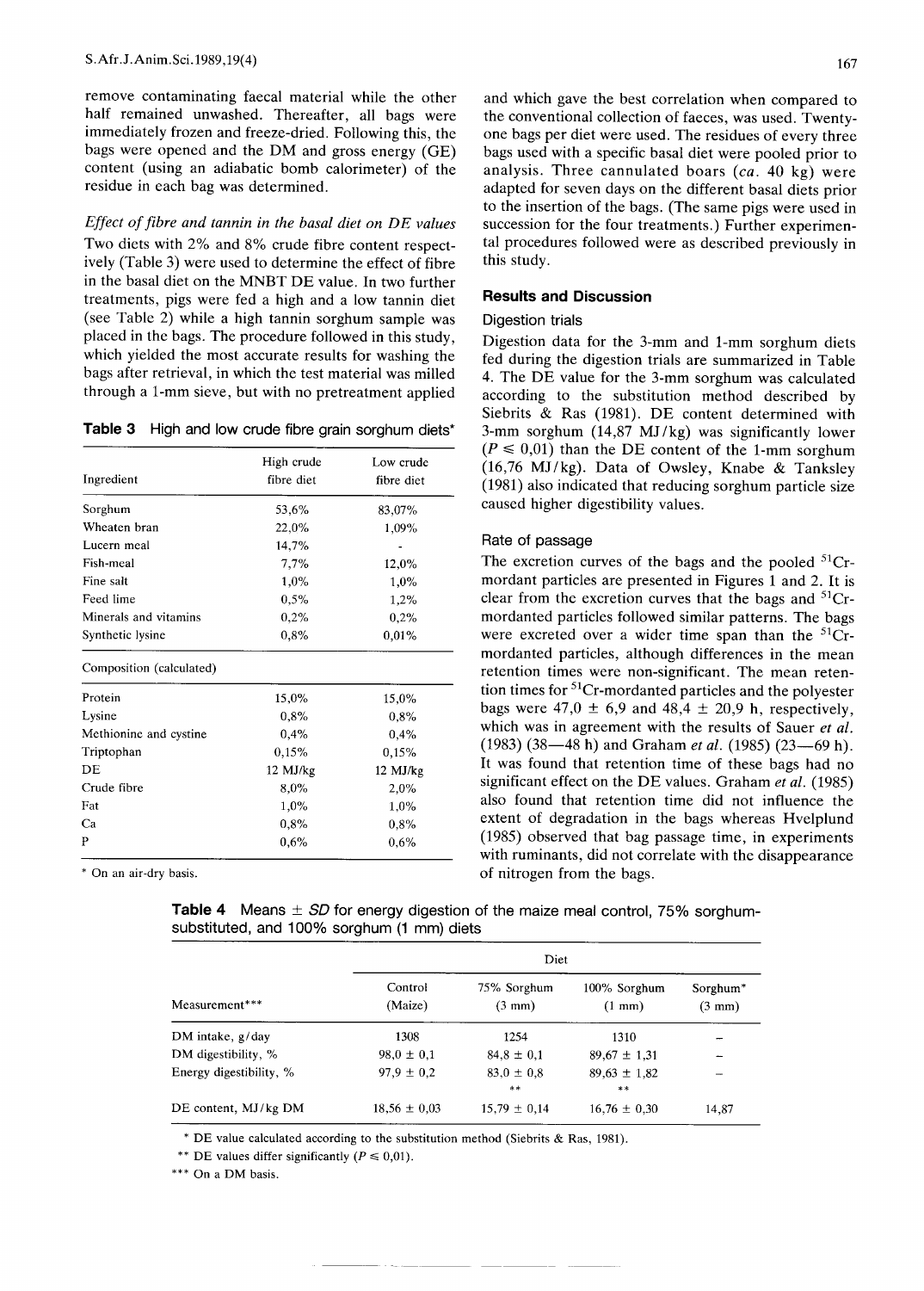

Figure 1 Excretion curves of  ${}^{51}Cr$ -mordanted particles and polyester bags.



Figure 2 Cumulative excretion curves for Cr-51 mordanted particles and polyester bags.

## MNBT study

#### *Calibration of the MNBT*

DE values of grain sorghum (PNR 8469), determined with the MNBT, are presented in Table 5. The DE values of the different treatments were compared with the DE value of sorghum milled through a 3-mm sieve size, since sorghum, when milled for pig diet inclusion, is conventionally milled through a 3-mm sieve.

In all treatments predigestion (2,5 or 4 h) did not significantly affect the DE value, therefore values were pooled. This is in accordance with reports from Graham *et al.* (1985) and Rooke (1985) (with cattle), who found that pepsin pretreatment did not influence intestinal digestion in the bags. Cherian, Sauer & Ozimek (1985), however, found that without pretreatment the digestion of protein was underestimated. It could, however, have been predicted that predigestion would not influence digestibility, when the large capacity of the caecum and colon is considered (Graham *et al.,* 1985), as well as the time the bag spends in the large intestine. The retention time for 51Cr-mordanted particles was *ca.* 20,7 h up to the ileum and *ca.* 65,4 h over the whole digestive tract (Brand, Badenhorst, Siebrits & Hayes, 1989). The bags, therefore, were exposed for a considerable time to

**Table 5** Effect of washing on the mean DE values assessed by the MNBT obtained with feed samples with different particle sizes

| $15,49^{\circ} \pm 0,14$ | $13.91^{\circ} \pm 0.15$ |
|--------------------------|--------------------------|
|                          |                          |
| $15,02^{\rm b} \pm 0,17$ | $13.77^c \pm 0.18$       |
| $14,52^a \pm 0,20$       | $12.95^a \pm 0.20$       |
|                          | $13.57 \pm 0.11$         |
|                          | $15.01 \pm 0.11$         |

Statistical differences for different particle sizes in different columns:

<sup>a</sup> Differ significantly  $(P \le 0.05)$  from <sup>b</sup>.

<sup>a</sup> Differ highly significantly  $(P \le 0.01)$  from <sup>c</sup>.

, Values in different rows differ highly significantly  $(P \le 0.01)$ .

microbial degradation in the large intestine. Just, Jorgensen & Fernandez (1981) found that crude protein, a complete balanced diet, maize starch and potato starch, when infused into the caecum and colon of the pig, were digested nearly to the same extent as over the total digestive tract. Their work therefore confirmed the above findings.

Washing had a highly significant  $(P \le 0.01)$  effect on DE content. The mean DE values of the washed and unwashed bags were  $15,01 \pm 0,11$  and  $13,57 \pm 0,11$  MJ/ kg DM, respectively. The DE values found with the unwashed bags (13,57 MJ/kg) were significantly  $(P \leq$ 0,01) lower than the DE values determined by means of the conventional study (3-mm sorghum)  $(14,87 \text{ MJ/kg})$ . The major cause of this difference probably lies in contamination of the residues in the bags with faecal material, as also suggested by Graham *et al. (1985).* Mehrez & Ørskov (1977) observed that washing, with the *in sacco* technique for the determination of digestibility values in the rumen, contributed to a 1,2% difference in DM digestibility. The above data indicate that the influx of digesta into the bags resulted in an underestimation of the DE value.

Data on the effect of particle size are presented in Table 5. In all the different trials namely, washed and unwashed bags, DE values determined with 3-mm particles (respectively  $14,52$  and  $12,95$  MJ/kg) were highly significantly  $(P \le 0.01)$  lower than DE values obtained with  $800-\mu m$  particles (respectively 15,49 and 13,91 MJ /kg). In the case of the unwashed bags, the DE values calculated with the 3-mm particles (12,95 MJ /kg) differed significantly  $(P \le 0.01)$  from those values obtained with 1-mm particles (13,77 MJ /kg). In the case of the washed bags, the DE values for 1-mm (15,02 MJ/ kg) and 3-mm particles (14,52 MJ /kg) were significantly different ( $P \le 0.05$ ). Changing from 800- $\mu$ m to 1-mm particles caused small but non-significant effects (15,49 vs. 15,02 and 13,91 vs. 13,77 MJ /kg for the washed and unwashed bags, respectively), although there was a tendency for coarser particles to have a lower DE value. Correlation coefficients for particle size versus DE values were respectively  $-0.91$  and  $-0.99$  for washed and unwashed bags. These findings agreed with results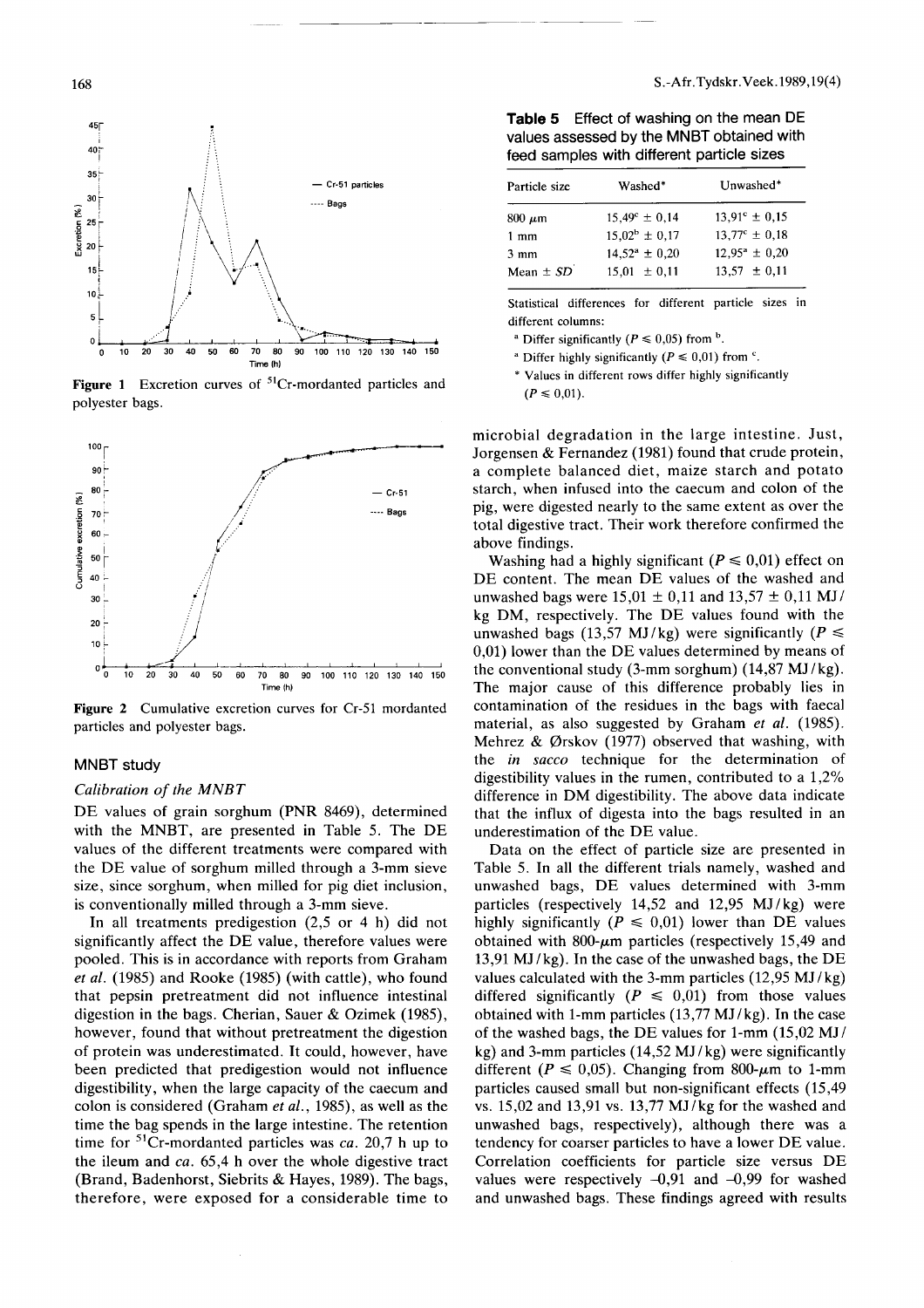from Erwin & Ellison (1959) and Mohamed & Smith (1977) with *in sacco* studies on ruminants. However, these results differ from those of Van Keuren & Heineman (1962) and Lowrey (1970) who also reported with *in sacco* studies that mesh size of the mill sieve had little effect on the digestion of the sample incubated in the bag. Our results, however, suggested that too small a mesh size of the mill sieve could lead to excessive losses of particles from the bag and an overestimation of digestibility, while too big a particle would be degraded more slowly, which could lead to an underestimation of digestibility. Thus there must be a compromise between particle size and bag aperture size. Determined in accordance with the logarithmic normal distribution for milled food (Waldo, Smith, Cox, Weinland & Lucas, 1971), there is little if any loss of sorghum particles, milled with a 1-mm sieve, through a  $53-\mu m$  mesh size. DE values determined with unwashed bags represented all the particle sizes (13,91, 13,77, and 12,95 MJ /kg for the  $800-\mu m$ , 1-mm, and 3-mm particle sizes respectively) were highly significantly  $(P \le 0.01)$  lower than the DE value determined by the total collection of faeces technique  $(14,87 \text{ MJ/kg})$ . In the case of the washed bags, the differences between the DE values determined with different particle sizes (respectively 15,49, 15,02, and 14,52 MJ/kg for the  $800$ - $\mu$ m, 1-mm, and 3-mm particle sizes) and the total collection method of faeces were non-significant. DE values for 800- $\mu$ m and 1-mm particles were 4,2 and 1,0% higher, respectively, while the DE values for the 3-mm particles were 2,4% lower than the reference DE value. In this study the washed bags, with feed samples milled through a 1-mm screen, gave the best agreement with the reference DE value. Figure 3 graphically illustrates MNBT DE values obtained with the washed bags versus different particle sizes and with DE values obtained with the conventional method at 1- and 3-mm particle sizes. From Figure 3, it is clear that sorghum grain milled through a 1,16-mm mesh would give a DE value nearest to that obtained with the conventional total collection method, when determined on a conventional sample milled through a 3-mm sieve.



Figure 3 Graphic representation of DE values obtained with the MNBT and total collection of faeces technique for different particle sizes.

#### *Effect of the basal diet*

Table 6 presents the DE values obtained with different basal diets. The DE values were not significantly influenced by the basal diets. Nevertheless, data given in Table 6 suggest that the high-fibre diet tended to depress the DE value obtained with the MNBT while low-fibre diet had the opposite effect. DE values of 15,17 and 14,53 MJ /kg DM were obtained with crude fibre levels of 2 and 8% respectively in the basal diets. When the values obtained with the calibration study were included in the data (4,5% crude fibre level in the diet and a DE value of  $15,02$  MJ/kg DM), the crude fibre content of the basal diet appeared to correlate well ( $r^2 = 0.98$ ) with MNBT DE values despite the lack of statistically significant differences between the determined DE values. This agreed with results from Taverner & Campbell (1985) who found that the digestibility of samples was lower when determined in the company of a diet that was higher in fibre and thus itself less digestible. The DE value obtained for a high-tannin sorghum sample when it was accompanied by a high-tannin basal diet  $(13,81 \text{ MJ/kg DM})$  was lower than the value obtained when it was accompanied by a low-tannin basal diet  $(14,20 \text{ MJ/kg})$ .

**Table 6** DE values obtained with the MNBT when different basal diets were used

| Feed sample     | Basal diet  | DE(MJ/kg DM)     |
|-----------------|-------------|------------------|
| <b>PNR 8469</b> | Low fibre   | $15,17 \pm 0.66$ |
| <b>PNR 8469</b> | High fibre  | $14,53 \pm 0.85$ |
| High tannin     | High tannin | $13,81 \pm 0.50$ |
| High tannin     | Low tannin  | $14.20 \pm 0.65$ |
|                 |             |                  |

#### **Conclusion**

The polyester bags used with the MNBT had about the same mean retention time as <sup>51</sup>Cr-mordanted particles and the DE values obtained were not affected by retention time. It is clear from this study that no predigestion is necessary and that the best results would be obtained with test samples milled through a 1,16-mm sieve size and washed after reclamation. The basal diet may affect DE values and must therefore be carefully standardized. The MNBT lends itself excellently for the rapid evaluation of grain, especially where many samples have to be evaluated. It can be used with unpalatable diets as well as high fibre components which cannot be included at high levels of diets. However, it may be necessary to evaluate the MNBT for different types of grain, because the individual characteristics of different grains could affect DE values. That also concerns different types of diets. For evaluating protein digestibility and amino acid digestibility it is possible that another standard treatment is necessary.

#### **Acknowledgements**

Mr J.P. Pienaar is thanked for help with the flow studies and gamma counting. The authors also wish to thank